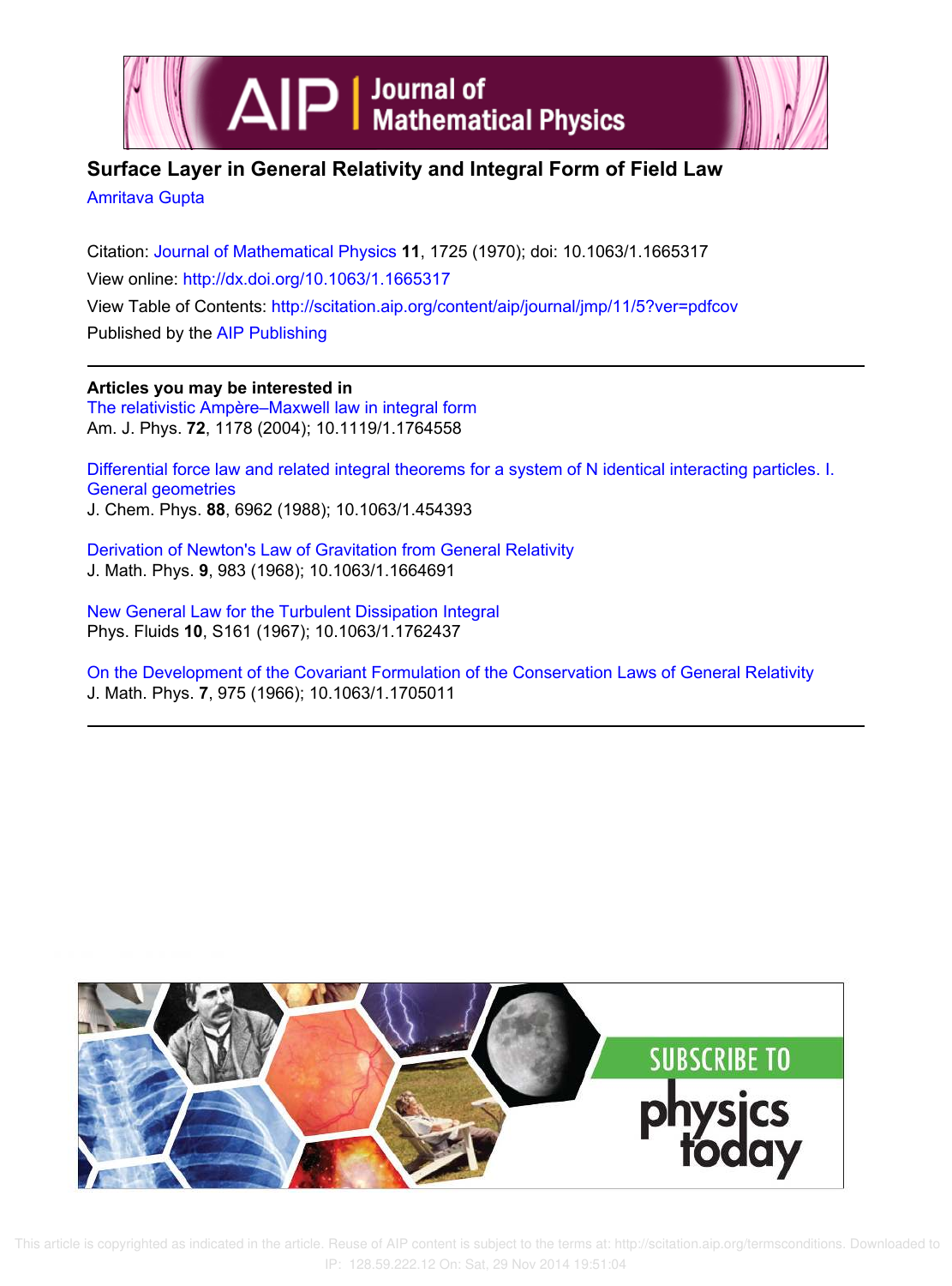# **Surface Layer in General Relativity and Integral Form of Field Law**

AMRITAVA GUPTA

*Department of Applied Mathematics, Calcutta University, Calcutta, India* 

(Received 22 June 1967; Second Copy Received 4 August 1969)

Assuming that the metric tensor  $g_{ij}$  depends on a continuous parameter  $\epsilon$ , we write Einstein's field equations of general relativity in the form of a divergence equation. The theory of surface layer in general relativity is then worked out. Finally, an integral flux law is proposed from which both the field equations and the boundary conditions for a surface layer can be deduced.

### INTRODUCTION

In this paper we assume that the metric tensor  $g_{ij}$ depends on a continuous parameter  $\epsilon$ ; that is, instead of a single metric tensor we consider a family of metric tensors. Under this hypothesis we first write Einstein's field equations of general relativity in the form of a divergence equation. The theory of surface layers in general relativity is then worked out, which consists principally of the generalization of the classical boundary condition, viz., that the jump of the normal derivative of the potential is proportional to the surface density of matter together with the surface analog of the Bianchi identities. All these are found to give correct classical approximations. Finally, an integral flux law is proposed from which both the field equations and the boundary conditions for a surface layer can be deduced.

# 1. THE PARAMETER  $\epsilon$ ; DIVERGENCE FORM OF FIELD LAW

*Postulate 1.1:* We assume that the metric tensor  $g_{ij}$ depends on a real parameter  $\epsilon$  such that  $g_{ij} = g_{ij}(\epsilon)$ are analytic functions of  $\epsilon$  (i.e., representable in power series of  $\epsilon$ ) in some neighborhood of  $\epsilon = 0$ , and for  $\epsilon = 0$ ,  $g_{ij} = {}^0g_{ij}$ , where  ${}^0g_{ij}$  denotes the Euclidean metric tensor in any coordinate system.

*Notation:* In the following discussions, an overhead bar will indicate differentiation with respect to  $\epsilon$  and a left superscript zero the value of a quantity for  $\epsilon = 0$ . As usual, a comma in the subscript will denote partial differentiation, and a semicolon in the subscript will denote covariant differentiation.

*Remark:*  $\Gamma_{ij}^k$  is a mixed tensor of rank three.

The Ricci tensor is given by

$$
R_{ij} = \Gamma_{i\alpha,j}^{\alpha} - \Gamma_{i\,j,\alpha}^{\alpha} + \Gamma_{\beta\,j}^{\alpha} \Gamma_{i\alpha}^{\beta} - \Gamma_{\beta\alpha}^{\alpha} \Gamma_{i\,j}^{\beta}.
$$
 (1.1)

The terms on the rhs containing the second derivatives is such that  $\rho_0(0) = 0$ .

only are

$$
\Gamma_{ia,j}^{\alpha} - \Gamma_{ij,\alpha}^{\alpha} = \delta_j^k \Gamma_{ia,k}^{\alpha} - \Gamma_{ij,k}^k,
$$

which is in the form of an ordinary divergence. We note that  $\delta_i^k \Gamma_{i\alpha}^{\alpha} - \Gamma_{ij}^k$  is not a tensor, but that  $\delta_i^k \Gamma_{i\alpha}^{\alpha} - \Gamma_{i\beta}^k$  is a tensor.

*Definition* 1.1:

$$
P_{ij}^k = \delta_j^k \Gamma_{i\alpha}^{\alpha} - \Gamma_{ij}^k.
$$

The tensor  $P_{ij}^k$  has the following remarkable property:

$$
P_{ij;k}^k = \bar{R}_{ij}.
$$
 (1.2)

 $P_{ij}^k$  is unsymmetric in *i*, *j*, and we define  $Q_{ij}^k$  as follows.

*Definition* 1.2:

$$
Q_{ij}^k = \frac{1}{2}(P_{ij}^k + P_{ji}^k),
$$

which is symmetric in 
$$
i, j
$$
. From (1.2) we have

 $Q_{i,j,k}^k = \bar{R}_{ij}.$ (1.3)

*Definition 1.3:* Let  $T_{ij}$  denote the energy-momentum tensor. Then

$$
T_{ij}^* = T_{ij} - \frac{1}{2}g_{ij}T
$$

will be called the modified energy-momentum tensor.

The field equations of general relativity are known to be

$$
R_{ij} = -\kappa T_{ij}^*, \quad \kappa = \text{const.} \tag{1.4}
$$

*Postulate 1.2:* For  $\epsilon = 0$ ,  $T_{ij}^* = {}^0T_{ij}^* = 0$ .

*Remark:* If we neglect pressure or stresses,  $T_{ij} =$  $\rho_0 u_i u_j$ , where  $u^i = dx^i/ds$  and  $\rho_0$  is the proper mass density. Then

$$
T = \rho_0 = -T^*, \quad T_{ij}^* = \rho_0(u_i u_j - \frac{1}{2}g_{ij})
$$

 $R_{ij} = \Gamma_{i\alpha,i}^{\alpha} - \Gamma_{ij,\alpha}^{\alpha} + \Gamma_{\beta,i}^{\alpha} \Gamma_{i\alpha}^{\beta} - \Gamma_{\beta\alpha}^{\alpha} \Gamma_{ij}^{\beta}$ . (1.1) so that Postulate 1.2 amounts to saying that  $\rho_0 = \rho_0(\epsilon)$ 

1725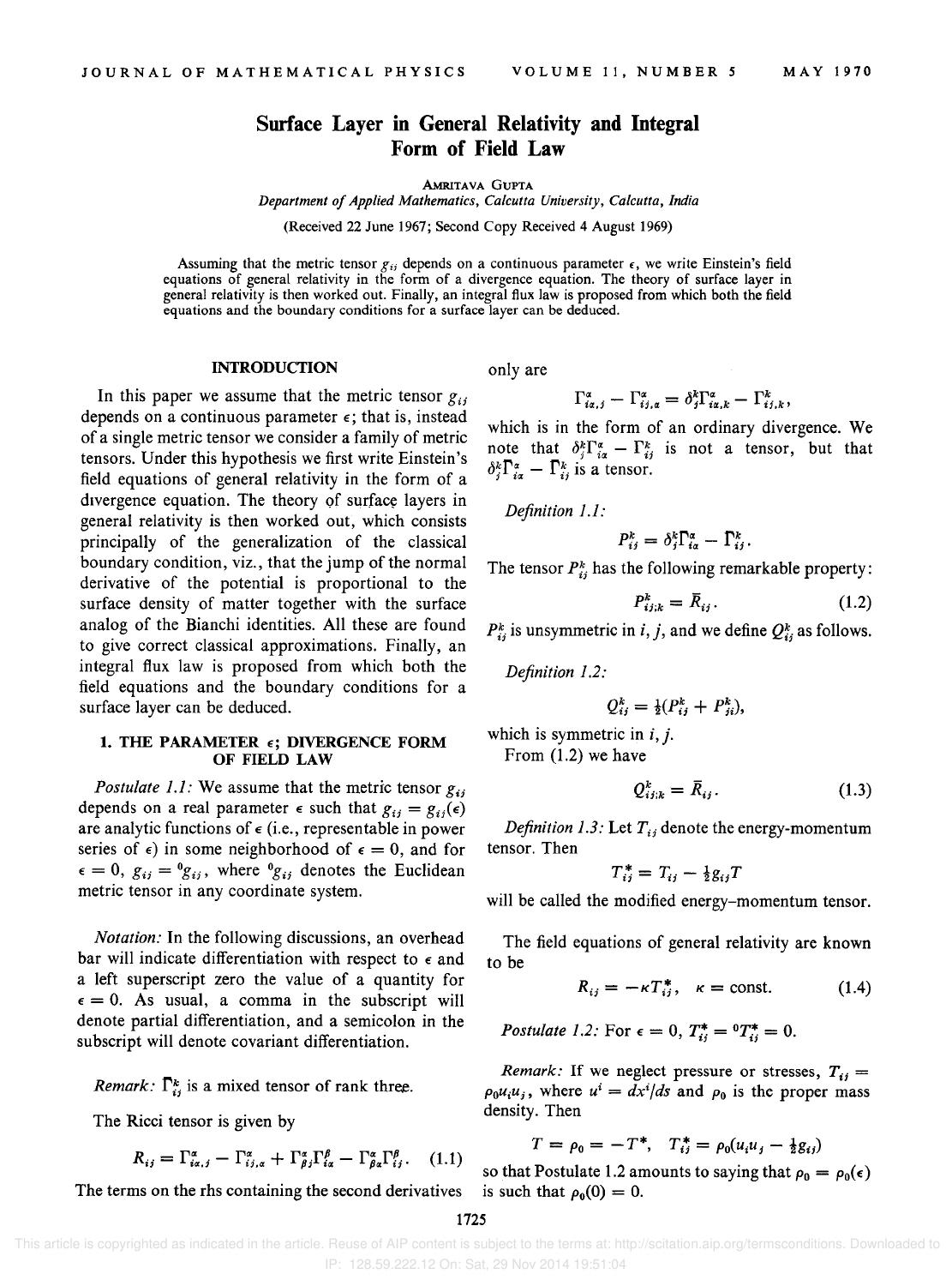We note that for  $\epsilon = 0$ ,  $R_{ij} = {}^0R_{ij} = 0$ , and, by virtue of Postulate 1.2, (1.4) is equivalent to

or by  $(1.3)$  to  $\bar{R}_{ii} = -\kappa \bar{T}_{ii}^*$  $Q_{ijk}^k = -\kappa \bar{T}_{ij}^*,$  (1.5)

which is the required divergence form of the field equations.

# 2. SURFACE LAYER: CONSERVATION IDENTITY AND BOUNDARY CONDITION

We assume that there exists a coordinate system in which the Euclidean metric tensor

$$
{}^0g_{ij} = \text{diag}(-1, -1, -1, 1).
$$

Consider a smooth hypersurface

$$
S: f(x^1, x^2, x^3, x^4) = 0
$$
 (2.1)

(in any coordinate system), where the function  $f$  is independent of  $\epsilon$  and the unit vector normal to S is spacelike, i.e.,

$$
g^{\alpha\beta}n_{\alpha}n_{\beta} = -1 \tag{2.2}
$$

$$
n_i = f_{\cdot i} / (-g^{\alpha \beta} f_{\cdot \alpha} f_{\cdot \beta})^{\frac{1}{2}}.
$$
 (2.3)

*Definition 2.1:* A hypersurface  $S$  is said to be parametrically stationary if the covariant components of the unit normal vector  $n_i$  are independent of  $\epsilon$ , i.e.,  $\tilde{n}_i = 0.$ 

By  $(2.3)$  S will be parametrically stationary if  $g_{\alpha\beta}f_{,\alpha}f_{,\beta}$  is independent of  $\epsilon$ . In particular, the hypersurface  $x^1 = 0$  will be parametrically stationary if  $g^{11}$ is independent of  $\epsilon$ , i.e.,  $g^{11} = {}^0g^{11}$ ; in fact, we can always make a coordinate transformation  $(x^{i}) \rightarrow (y^{i})$ in which  $y^1 = f(x^1, x^2, x^3, x^4)$ .

*Postulate* 2.1: A hypersurface S represents a surface layer if and only if it is parametrically stationary.

*Postulate 2.2:* The energy-momentum tensor  $S_{ij}$ for a surface layer will be given by

$$
S_{ij}=\sigma_0 u_i u_j,
$$

where  $\sigma_0$  is the proper surface density of mass, the pressure or stresses being neglected. Further,  $\sigma_0 =$  $\sigma_0(\epsilon)$  is such that  $\sigma_0(0) = 0$ .

*Definition* 2.2: The modified energy-momentum tensor for a surface layer is given by

$$
S_{ij}^* = S_{ij} - \frac{1}{2}g_{ij}S.
$$

By Postulate 2.2,

$$
S = \sigma_0, \quad S_{ij}^* = \sigma_0(u_i u_j - \frac{1}{2}g_{ij}). \tag{2.4}
$$

It follows that for  $\epsilon = 0$ ,

$$
S_{ij}^* = {}^0S_{ij}^* = 0. \tag{2.5}
$$

In the following discussions the symbol  $\Delta$  will denote the jump of a quantity across a given hypersurface.

*Remark:*  $\Delta\Gamma_{ii}^{k}$  is a tensor.

*Definition 2.3:* 

$$
H_{ij}^k = \delta_j^k \Delta \Gamma_{i\alpha}^{\alpha} - \Delta \Gamma_{ij}^k.
$$

The tensor  $H_{ij}^k$  satisfies the identity

$$
H_{kj}^k = 0. \tag{2.6}
$$

We assert that at a surface layer this identity would express the conservation law or the physical boundary condition and as such is the surface analog of the Bianchi identities. Noting that  $H_{ii}^k$  is unsymmetric in  $i, j$ , we make the following postulate.

*Postulate 2.3:*  $g_{ij}$  are continuous throughout 4-space and, at a surface layer S,

$$
\frac{\partial}{\partial \epsilon} \left( \sigma_0^{-1} H_{ij}^k \right) = \kappa \left( 2 u_i \bar{u}_j n^k - \frac{1}{2} \frac{\partial}{\partial \epsilon} \left( g_{ij} n^k \right) \right).
$$

Therefore,

$$
\frac{\partial}{\partial \epsilon} \left( \sigma_0^{-1} H_{ki}^k \right) = \kappa (2u_k \bar{u}_j n^k - \frac{1}{2} \bar{n}_j) = 2\kappa \bar{u}_j u_k n^k,
$$

since  $n_i$  are independent of  $\epsilon$ . Hence the identity (2.6) leads to the condition at S

$$
u_k n^k = 0 = u^k n_k. \tag{2.7}
$$

Interchanging i, *j* in Postulate 2.3 and adding the result to the same postulate, we obtain

$$
\frac{\partial}{\partial \epsilon} \left[ \frac{1}{2} \sigma_0^{-1} (H_{ij}^k + H_{ji}^k) \right] = \kappa \left( \frac{\partial}{\partial \epsilon} (u_i u_j) n^k - \frac{1}{2} \frac{\partial}{\partial \epsilon} (g_{ij} n^k) \right).
$$

Multiplying by  $n_k$ , which are independent of  $\epsilon$ , we have

$$
\frac{\partial}{\partial \epsilon} \left[ \frac{1}{2} \sigma_0^{-1} (H_{ij}^k + H_{ji}^k) n_k \right] = -\kappa \left( \frac{\partial}{\partial \epsilon} (u_i u_j) - \frac{1}{2} \bar{g}_{ij} \right)
$$

$$
= -\kappa \frac{\partial}{\partial \epsilon} (\sigma_0^{-1} S_{ij}^*)
$$

or

$$
\frac{\partial}{\partial \epsilon} \left[ \sigma_0^{-1} (\tfrac{1}{2} n_j \Delta \Gamma_{i\alpha}^{\alpha} + \tfrac{1}{2} n_i \Delta \Gamma_{i\alpha}^{\alpha} - n_k \Delta \Gamma_{i\beta}^k + \kappa S_{i\beta}^* ) \right] = 0,
$$

which are satisfied if

$$
n_j \Delta \Gamma_{ia}^{\alpha} + \frac{1}{2} n_i \Delta \Gamma_{ja}^{\alpha} - n_k \Delta \Gamma_{ij}^k = -\kappa S_{ij}^*.
$$
 (2.8)

This article is copyrighted as indicated in the article. Reuse of AIP content is subject to the terms at: http://scitation.aip.org/termsconditions. Downloaded to IP 128.59.222.12 On: Sat, 29 Nov 2014 19:51:04

so that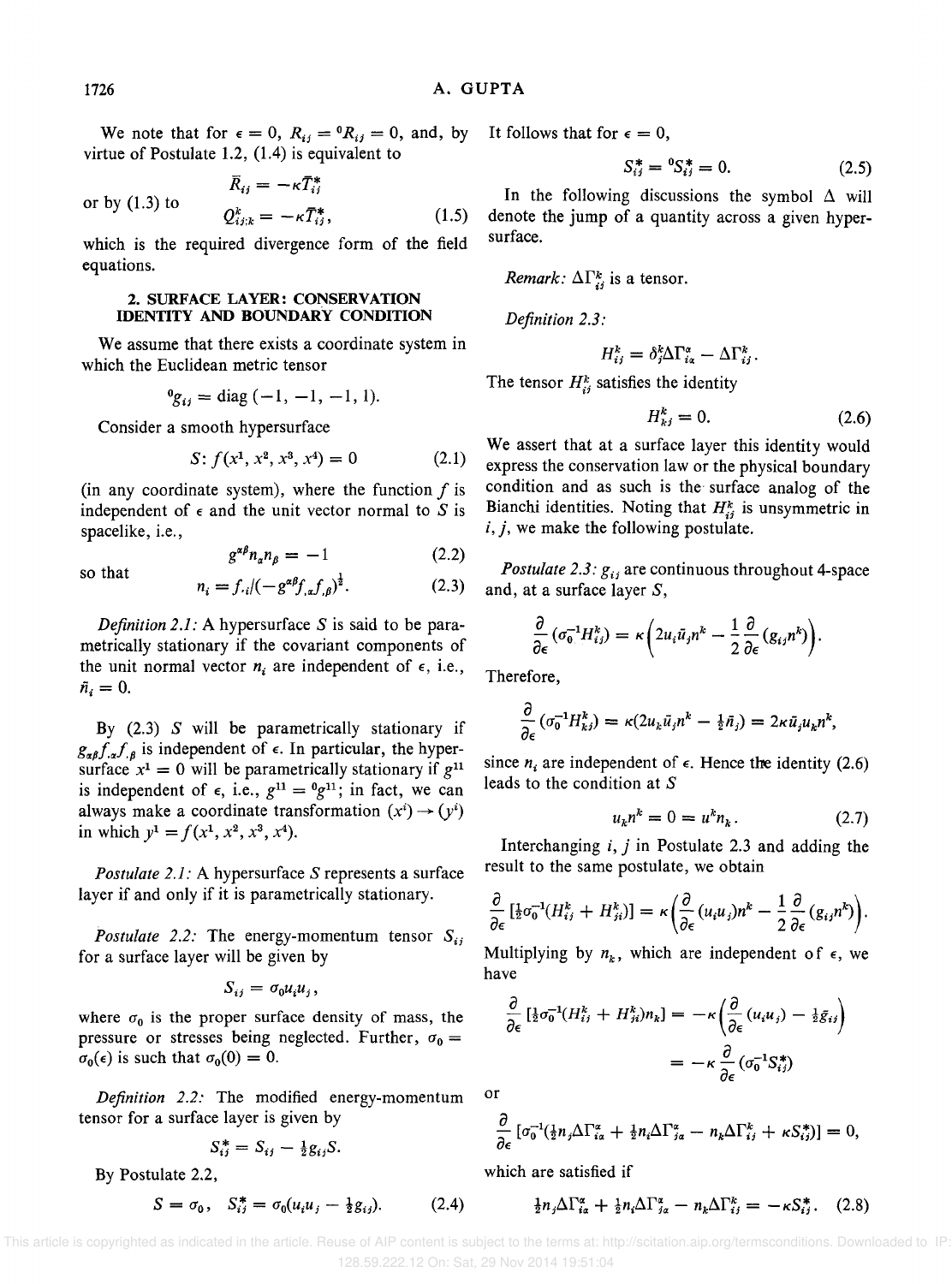These are the required boundary conditions at a surface layer  $S$ . We note that  $(2.8)$  is free from derivatives with respect to  $\epsilon$  and as such provides a satisfactory criterion.

Since  $\Delta^0 \Gamma_{ij}^k = 0$ ,  ${}^0S_{ij}^* = 0$ , and  $n_i$  are independent of  $\epsilon$ , Eq. (2.8) is equivalent to

$$
n_k \Delta Q_{ij}^k = -\kappa \bar{S}_{ij}^*.
$$
 (2.9)

#### 3. CLASSICAL APPROXIMATIONS

In the linear approximation we assume

$$
g_{ij} \simeq {}^{0}g_{ij} + \epsilon h_{ij}, \qquad (3.1)
$$

where  $\epsilon$  is a small quantity whose square is negligible, and we take that coordinate system in which

<sup>0</sup>
$$
g_{ij} = {}^{0}g^{ij} = \text{diag}(-1, -1, -1, 1).
$$
 (3.2)

$$
h^{ij} = {}^{0}g^{ia} {}^{0}g^{j}h_{\alpha\beta}, \quad h^{i}_{j} = {}^{0}g^{ia}h_{\alpha j}, \quad h = {}^{0}g^{\alpha\beta}h_{\alpha\beta}, \quad (3.3)
$$

$$
g = \det(g_{ij}) \simeq -1 - \epsilon h, \tag{3.4}
$$

$$
g^{ij} \simeq {}^{0}g^{ij} - \epsilon h^{ij}.
$$
 (3.5)

If  $(ij, k)$ <sub>h</sub> denote the Christoffel symbols of the first kind by treating  $h_{ij}$  as the metric tensor, then

$$
\Gamma_{ij}^k \simeq \epsilon^0 g^{k\alpha}(ij,\alpha)_h, \qquad (3.6)
$$

$$
R_{ij} \simeq \frac{1}{2} \epsilon({}^0 g^{\alpha\beta} h_{ij,\alpha\beta} + h_{,ij} - h_{i,\alpha j}^{\alpha} - h_{j,\alpha i}^{\alpha}). \quad (3.7)
$$

For convenience, let us write  $(x^{i}) = (x, y, z, t)$ . In the classical approximation, in addition to the linear approximation, we have to make two other approximations, viz., (i) the quasisteady approximation in which the derivatives with respect to  $t$  are treated as small compared with the derivatives with respect to  $x$ ,  $y$ ,  $z$  and (ii) the approximation that the velocity of a particle is small compared with the velocity of light which is taken to be unity, so that we may take  $u^1$ ,  $u^2$ ,  $u^3$  to be small quantities and  $u^4 \simeq 1$ .

Neglecting pressure or stresses which are usually small compared with the matter-density, we have small compared with the matter-density, we have  $T^{ij} = \rho_0 u^i u^j$ . Since  $\rho_0 = 0$  for  $\epsilon = 0$ ,  $\rho_0 = O(\epsilon)$ . The only component of  $T^{ij}$  of order  $\epsilon$  is  $T^{44} \simeq \rho_0$ ; all other components are negligible. Hence,  $T = \rho_0$ ,  $T_{44} \simeq \rho_0$ , and

$$
T_{44}^* \simeq T_{44} - \frac{1}{2} \, \, \,^0g_{44} T \simeq \frac{1}{2} \rho_0 \, .
$$

From (3.7)

We set

$$
R_{44}\simeq -\tfrac{1}{2}\epsilon \nabla^2 h_{44}.
$$

Hence, the equation  $R_{44} = -\kappa T_{44}^*$  approximates to  $\nabla^2 \phi = \frac{1}{2} \kappa \rho_0$  if

$$
\phi = \frac{1}{2} \epsilon h_{44} \,. \tag{3.8}
$$

This equation reduces to the classical Poisson equation if

$$
\kappa = 8\pi G, \tag{3.9}
$$

G being the Newtonian constant of gravitation. This deduction, however, is well known.

In the case of a surface layer we similarly have  $S_{44}^* \simeq \frac{1}{2}\sigma_0$ . In the quasisteady approximation  $f_t$  will be taken to be small compared with the space derivatives  $f_x$ ,  $f_y$ ,  $f_z$ . By (2.3)

$$
n_i \simeq f_{,i} / (f_x^2 + f_y^2 + f_z^2)^{\frac{1}{2}}.
$$
 (3.10)

If  $n = (n_x, n_y, n_z)$  denotes unit vector normal to the spatial surface  $f(x, y, z, t) = 0$  at time *t*, then  $\mathbf{n} \simeq$  $(n_1, n_2, n_3)$  and  $n_4$  is small compared with  $n_1, n_2, n_3$ . For  $k = 1, 2, 3$ ,

$$
\Gamma_{44}^k \simeq \tfrac{1}{2} \epsilon h_{44,k} = \phi_{,k}.
$$

Hence, the 44-component of (2.8) reduces to the approximate equation

$$
\Delta(n_x \phi_x + n_y \phi_y + n_z \phi_z) = \frac{1}{2} \kappa \sigma_0
$$

$$
\Delta\left(\frac{\partial \phi}{\partial n}\right) = 4\pi G \sigma_0,
$$

which is the classical boundary condition at a surface layer.

We set

or

$$
\mathbf{q} = (q_x, q_y, q_z) = \left(\frac{dx}{dt}, \frac{dy}{dt}, \frac{dz}{dt}\right),
$$

$$
\mathbf{q} \simeq (u^1, u^2, u^3), \quad u^4 \simeq 1.
$$

The condition (2.7) approximates to

$$
q_x f_x + q_y f_y + q_z f_z + f_t = 0,
$$

which is the well-known classical condition that the equation of the surface layer at any time is  $f(x, y, z, t) = 0$ . We note that  $q_x, q_y, q_z$ , and  $f_t$  are small quantities.

#### 4. INTEGRAL **FIELD** LAW

The field equations (1.5) and the boundary conditions (2.8) can be simultaneously deduced from an integral flux law.

*Definition* 4.1: Let V be a region of 4-space. Then the integral

$$
-\int_V T_{ij}^* dV,
$$

where *dV* denotes the invariant 4-volume element, will be called the parametric rate of decrease or simply the parametric decay of energy-momentum in the region V.

Similarly for a surface layer S, the parametric decay of energy-momentum in the layer  $S$  is defined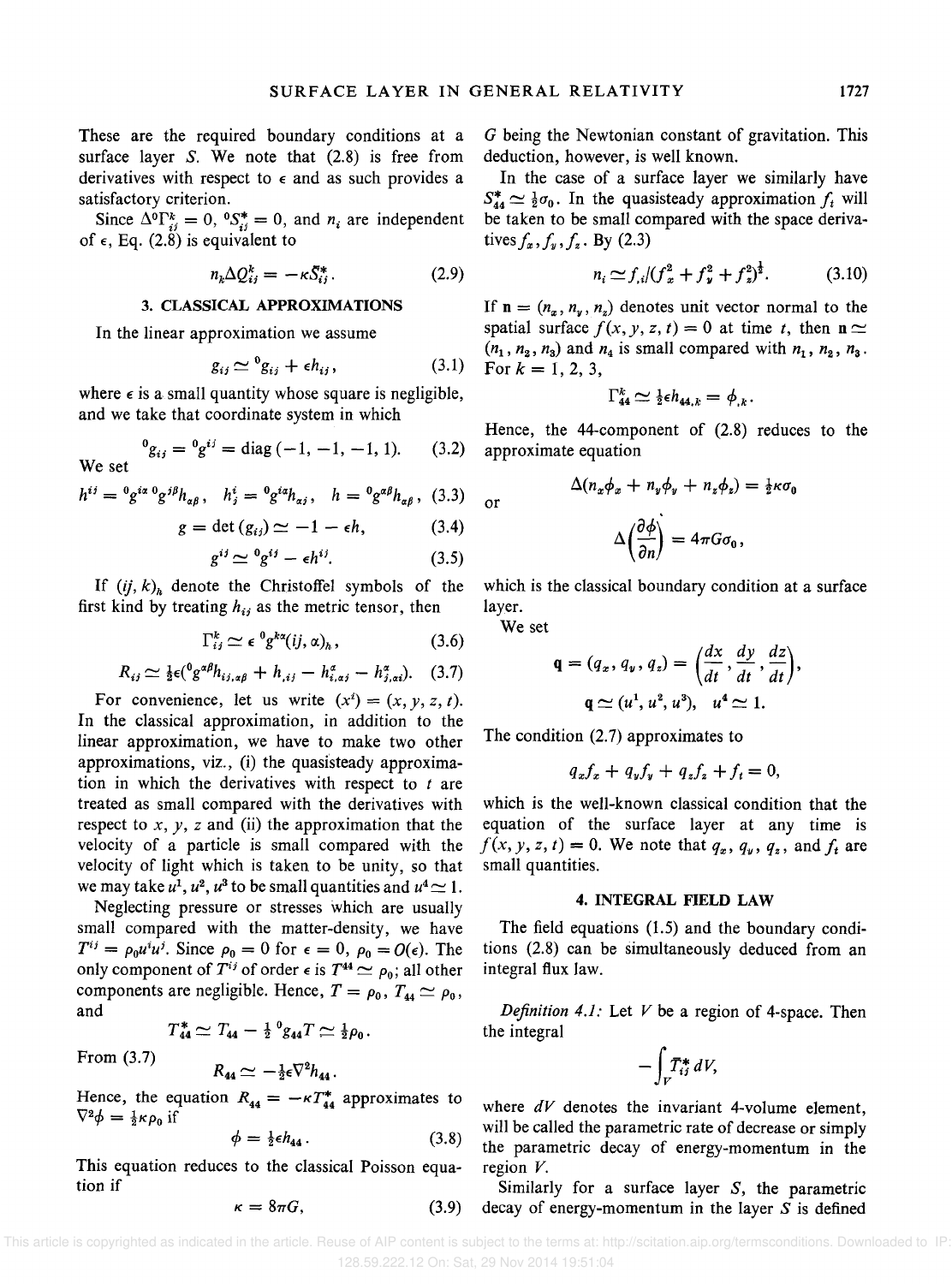to be

$$
-\int_{S} \bar{S}_{ij}^{*} dS,
$$

where *dS* is the invariant hypersurface element.

*Postulate 4.1 (Integral Field Law):* Let  $\Sigma$  be any closed hypersurface given by  $F(x^1, x^2, x^3, x^4) = 0$ where the function  $F$  does not involve the parameter  $\epsilon$  and  $N_i$ , the unit normal to  $\Sigma$ , is spacelike, i.e.,  $g^{\alpha\beta}N_aN_a = -1$ . Let *V* denote the region of 4-space bounded by  $\Sigma$  and  $N_i$  point out of V across  $\Sigma$ . We postulate that

$$
\int_{\Sigma} Q^k_{ij} N_k \, d\Sigma
$$

 $(d\Sigma$ -invariant hypersurface element), which represents the flux of the tensor  $Q_{ij}^k$  across  $\Sigma$ , is *k* times the parametric decay of energy-momentum in V.

Thus, for any region  $V$ , .

$$
\int_{\Sigma} Q_{ij}^k N_k \, d\Sigma = -\kappa \int_V T_{ij}^* \, dV.
$$

By Gauss's theorem we get

$$
\int_V (Q_{ij;k}^k + \kappa \tilde{T}_{ij}^*) dV = 0,
$$

which gives (1.5).

We take a fixed point on a surface layer S, at which the unit normal is  $n_i$ , and take  $\Sigma$  to be a small closed cylinder across  $S$ , enclosing the point whose generators are parallel to  $n_i$ . Applying the integral law to  $\Sigma$ , we get

$$
n_k \Delta Q_{ij}^k dS = -\kappa \bar{S}_{ij}^* dS,
$$

which gives (2.9).

If  $S$  is any hypersurface which is not a surface layer (and, hence, S is not necessarily parametrically stationary), then the integral law gives the following boundary condition at S:

or, by (2.3),

$$
f_{,k}\Delta Q_{ij}^k=0.
$$

 $n_k \Delta Q_{ij}^k = 0$ 

Integrating with respect to  $\epsilon$  from 0 to  $\epsilon$ , we have

$$
\frac{1}{2}f_{,i}\Delta\Gamma_{i\alpha}^{\alpha} + \frac{1}{2}f_{,i}\Delta\Gamma_{j\alpha}^{\alpha} - f_{,k}\Delta\Gamma_{ij}^{k} = 0
$$

or

$$
\frac{1}{2}n_j\Delta\Gamma_{i\alpha}^{\alpha} + \frac{1}{2}n_i\Delta\Gamma_{j\alpha}^{\alpha} - n_k\Delta\Gamma_{ij}^k = 0. \qquad (4.1)
$$

#### 5. APPLICATIONS TO SCHWARZSCHILD'S SPHERE

We shall now apply the criterion (4.1) to the field of a stationary sphere of perfect fluid<sup>1</sup> and show that it leads to physically significant results.

The field being static and spherically symmetric, we assume

$$
ds2 = -e\lambda dr2 - r2 d\theta2 - r2 sin2 \theta d\phi2 + ev dt2,
$$
  
where  $\lambda = \lambda(r)$ ,  $v = v(r)$ . (5.1)

Let  $r = r_1$  be the boundary of the sphere at which we have  $\Delta g_{ij} = 0$ . Further  $\lambda$ ,  $\nu \rightarrow 0$  as  $r \rightarrow \infty$ .

The nonvanishing Christoffel symbols have the following values:

$$
\Gamma_{11}^{1} = \frac{1}{2}\lambda', \qquad \Gamma_{12}^{2} = \Gamma_{13}^{3} = r^{-1},
$$
  
\n
$$
\Gamma_{14}^{4} = \frac{1}{2}\nu', \qquad \Gamma_{23}^{3} = \cot \theta,
$$
  
\n
$$
\Gamma_{33}^{1} = -r \sin^{2} \theta e^{-\lambda}, \quad \Gamma_{33}^{2} = -\sin \theta \cos \theta,
$$
 (5.2)  
\n
$$
\Gamma_{22}^{1} = -re^{-\lambda}, \qquad \Gamma_{44}^{1} = \frac{1}{2}\nu'e^{\nu-\lambda},
$$

where the prime denotes differentiation with respect to r.

*External region:*  $r > r_1$ : The equations are

$$
e^{-\lambda}(r^{-1}\nu' + r^{-2}) - r^{-2} = 0,
$$
  

$$
e^{-\lambda}(\frac{1}{2}\nu'' - \frac{1}{4}\lambda'\nu' + \frac{1}{4}\nu'^2 + \frac{1}{2}r^{-1}\nu' - \frac{1}{2}r^{-1}\lambda') = 0, (5.3)
$$
  

$$
e^{-\lambda}(r^{-1}\lambda' - r^{-2}) + r^{-2} = 0.
$$

The solution of these equations under the given condition at infinity is the well-known Schwarzschild's exterior solution

$$
ds^{2} = -(1 - 2Gm/r)^{-1} dr^{2} - r^{2} d\theta^{2} - r^{2} \sin^{2} \theta d\phi^{2} + (1 - 2Gm/r) dt^{2}, (5.4)
$$

where *m* is a constant.

*Internal region:*  $r < r_1$ : The energy-momentum tensor is given by

$$
T^{ij} = (\rho_0 + p_0)u^i u^j - g^{ij}p_0,
$$

where  $\rho_0$  and  $p_0$  are the proper density and pressure of the fluid and we take  $\rho_0$  to be constant. The equations are

$$
e^{-\lambda}(r^{-1}\nu' + r^{-2}) - r^{-2} = \kappa p_0,
$$
  
\n
$$
e^{-\lambda}(\frac{1}{2}\nu'' - \frac{1}{4}\lambda'\nu' + \frac{1}{4}\nu'^2 + \frac{1}{2}r^{-1}\nu' - \frac{1}{2}r^{-1}\lambda') = \kappa p_0,
$$
  
\n
$$
e^{-\lambda}(r^{-1}\lambda' - r^{-2}) + r^{-2} = \kappa \rho_0.
$$
  
\n(5.5)

It follows that

$$
p'_0 + \frac{1}{2}(\rho_0 + p_0)v' = 0. \tag{5.6}
$$

The interior solution is of the form

$$
ds^{2} = -(1 - r^{2}/R^{2})^{-1} dr^{2} - r^{2} d\theta^{2} - r^{2} \sin^{2} \theta d\phi^{2} + [A - B(1 - r^{2}/R^{2})^{\frac{1}{2}}]^{2} dt^{2}, (5.7)
$$

where  $R^2 = 3/\kappa \rho_0$ .